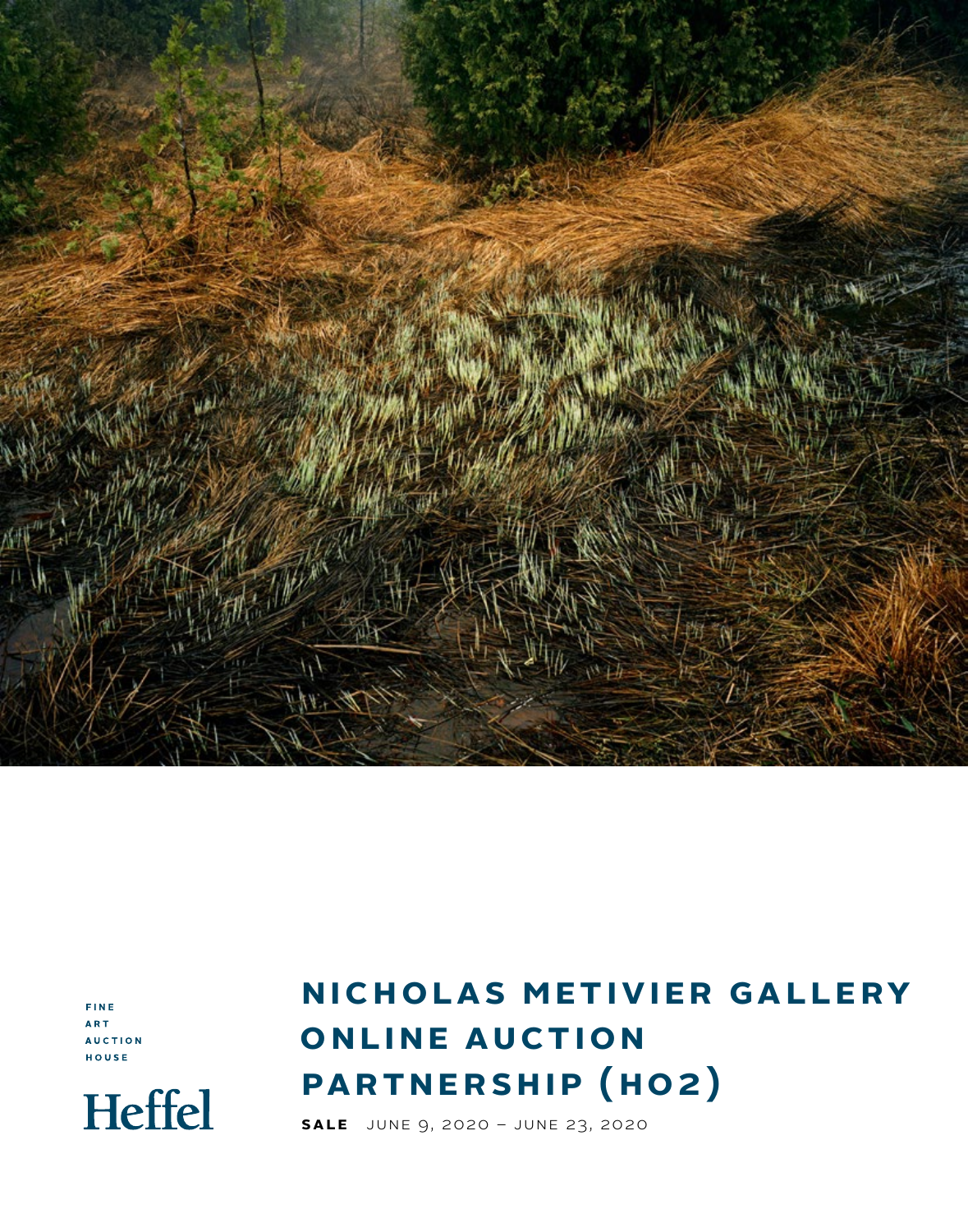

SHELLEY ADLER 1960 - Canadian

# **Untitled**

giclee print

10 1/2 x 7 inches 26.7 x 17.8 centimeters on verso signed, dated 2020 and inscribed "From: Light on the Sidewalk Series"

Provenance: Nicholas Metivier Gallery, Toronto

Exhibited:

Literature:

Edition 1/35.

Please note this work is unframed.

100% of the sale proceeds from the HO2 auction in partnership with Nicholas Metivier Gallery, including the Buyer's Premium, will be donated to Canadian food centres who are providing emergency relief to those impacted by the COVID-19 crisis, including Community Food Centres Canada, Greater Vancouver Food Bank, Moisson Montreal, Calgary Food Bank and Ottawa Food Bank. The RBC Foundation will be generously supporting this important cause with an additional donation of \$25,000, which will be provided directly to the food centres.

The Buyer is hereby advised to read fully the Terms and Conditions of Business and Catalogue Terms, including our Nicholas Metivier Gallery HO2 Sale Notice and any Addendum or Erratum specific to the Nicholas Metivier Gallery HO2 auction.

| Starting Bid: \$400 CDN |                                                             |
|-------------------------|-------------------------------------------------------------|
| Estimate:               | $$500 \sim $700$ CDN                                        |
| Preview at:             | Nicholas Metivier Gallery, Toronto – by appointment only To |

#### **h202**



STEPHEN APPLEBY-BARR

1981 - Canadian

#### **Scutifer**

oil on linen

32 x 22 inches 81.3 x 55.9 centimeters initialed and on verso titled and dated 2018 on the gallery label

Provenance: Nicholas Metivier Gallery, Toronto

Exhibited:

Literature:

100% of the sale proceeds from the HO2 auction in partnership with Nicholas Metivier Gallery, including the Buyer's Premium, will be donated to Canadian food centres who are providing emergency relief to those impacted by the COVID-19 crisis, including Community Food Centres Canada, Greater Vancouver Food Bank, Moisson Montreal, Calgary Food Bank and Ottawa Food Bank. The RBC Foundation will be generously supporting this important cause with an additional donation of \$25,000, which will be provided directly to the food centres.

The Buyer is hereby advised to read fully the Terms and Conditions of Business and Catalogue Terms, including our Nicholas Metivier Gallery HO2 Sale Notice and any Addendum or Erratum specific to the Nicholas Metivier Gallery HO2 auction.

Starting Bid: \$5,000 CDN

| Estimate:   | $$7,000 \sim $9,000$ CDN                                    |
|-------------|-------------------------------------------------------------|
| Preview at: | Nicholas Metivier Gallery, Toronto - by appointment only To |

*NICHOLAS METIVIER HO2 SALE CATALOGUE Page: 2 of 15*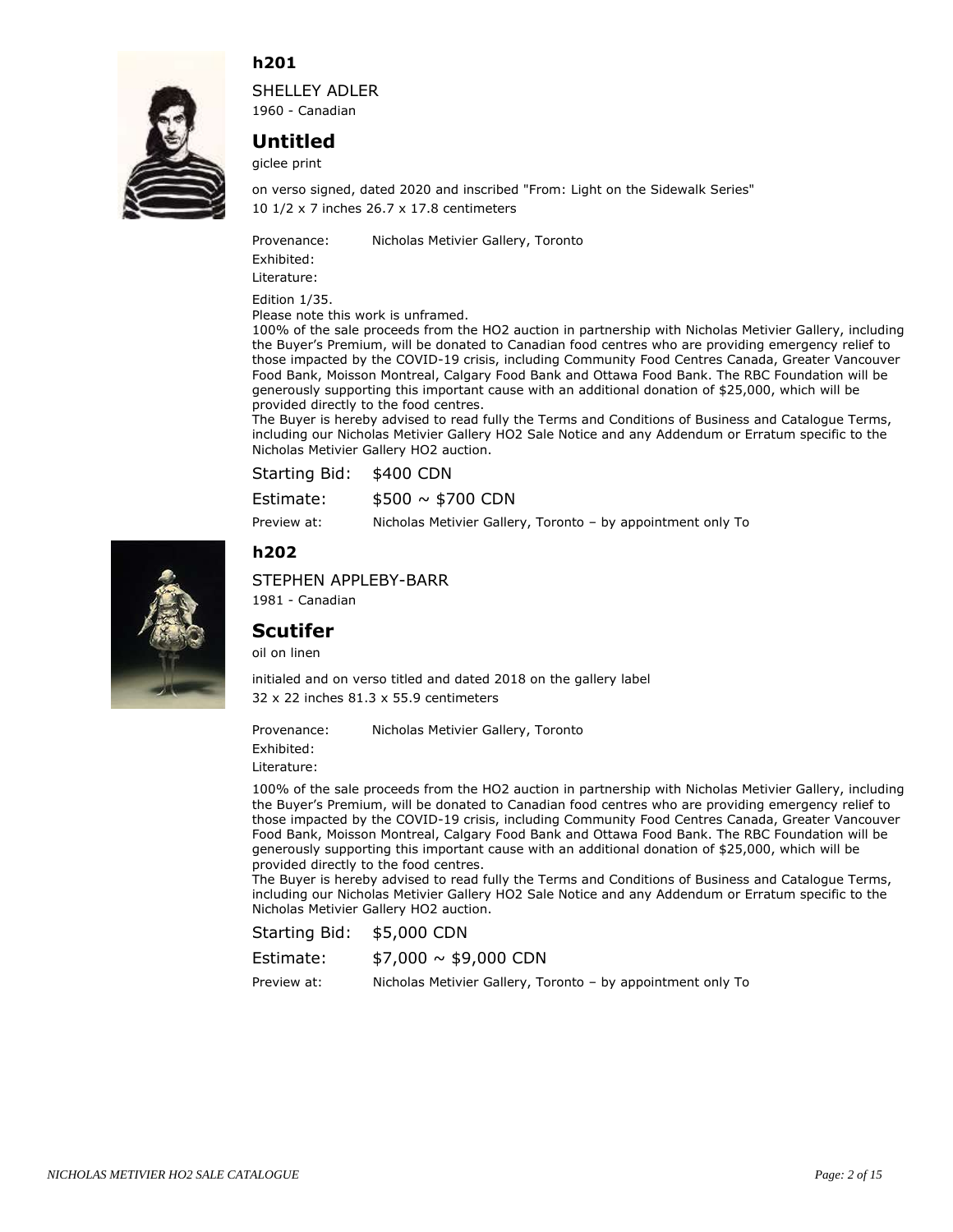

MATT BAHEN 1979 - Canadian

## **Old Stones**

oil on canvas

36 x 36 inches 91.4 x 91.4 centimeters on verso initialed, titled and dated 2019

Provenance: Nicholas Metivier Gallery, Toronto

Exhibited:

Literature:

Please note this work is unframed.

100% of the sale proceeds from the HO2 auction in partnership with Nicholas Metivier Gallery, including the Buyer's Premium, will be donated to Canadian food centres who are providing emergency relief to those impacted by the COVID-19 crisis, including Community Food Centres Canada, Greater Vancouver Food Bank, Moisson Montreal, Calgary Food Bank and Ottawa Food Bank. The RBC Foundation will be generously supporting this important cause with an additional donation of \$25,000, which will be provided directly to the food centres.

The Buyer is hereby advised to read fully the Terms and Conditions of Business and Catalogue Terms, including our Nicholas Metivier Gallery HO2 Sale Notice and any Addendum or Erratum specific to the Nicholas Metivier Gallery HO2 auction.

| Starting Bid: \$3,000 CDN |                          |  |
|---------------------------|--------------------------|--|
| Estimate:                 | $$4,000 \sim $6,000$ CDN |  |

Preview at: Nicholas Metivier Gallery, Toronto – by appointment only To

## **h204**



1936 - German

## **Untitled**

watercolour on paper

30 x 22 inches 76.2 x 55.9 centimeters signed and dated 2014

Provenance: Nicholas Metivier Gallery, Toronto

Exhibited:

Literature:

100% of the sale proceeds from the HO2 auction in partnership with Nicholas Metivier Gallery, including the Buyer's Premium, will be donated to Canadian food centres who are providing emergency relief to those impacted by the COVID-19 crisis, including Community Food Centres Canada, Greater Vancouver Food Bank, Moisson Montreal, Calgary Food Bank and Ottawa Food Bank. The RBC Foundation will be generously supporting this important cause with an additional donation of \$25,000, which will be provided directly to the food centres.

The Buyer is hereby advised to read fully the Terms and Conditions of Business and Catalogue Terms, including our Nicholas Metivier Gallery HO2 Sale Notice and any Addendum or Erratum specific to the Nicholas Metivier Gallery HO2 auction.

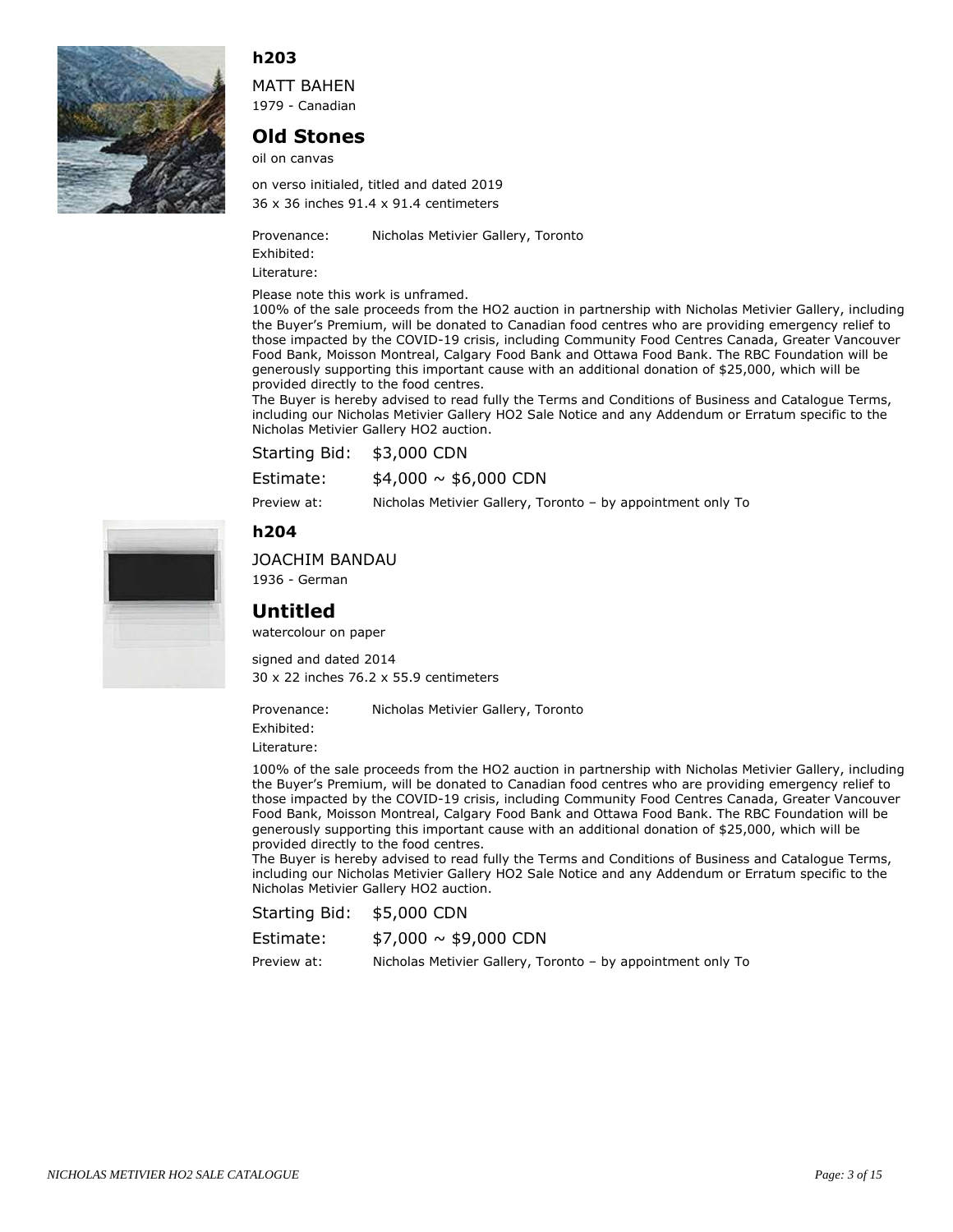

DOUGLAS BENTHAM 1947 - Canadian

## **Still Life II - After Gonzalès**

brass and bronze sculpture

19 x 10 x 7 inches 48.3 x 25.4 x 17.8 centimeters on verso signed, titled on the galley label and dated 2018

Provenance: Nicholas Metivier Gallery, Toronto

Exhibited:

Literature:

100% of the sale proceeds from the HO2 auction in partnership with Nicholas Metivier Gallery, including the Buyer's Premium, will be donated to Canadian food centres who are providing emergency relief to those impacted by the COVID-19 crisis, including Community Food Centres Canada, Greater Vancouver Food Bank, Moisson Montreal, Calgary Food Bank and Ottawa Food Bank. The RBC Foundation will be generously supporting this important cause with an additional donation of \$25,000, which will be provided directly to the food centres.

The Buyer is hereby advised to read fully the Terms and Conditions of Business and Catalogue Terms, including our Nicholas Metivier Gallery HO2 Sale Notice and any Addendum or Erratum specific to the Nicholas Metivier Gallery HO2 auction.

Starting Bid: \$2,000 CDN

 $$3,000 \sim $5,000$  CDN Estimate:

Preview at: Nicholas Metivier Gallery, Toronto – by appointment only To

#### **h206**

CHARLES BIERK

1987 - Canadian

## **Richard**

oil on canvas on board

40 x 36 inches 101.6 x 91.4 centimeters on verso signed, titled and dated 2020

Provenance: Nicholas Metivier Gallery, Toronto Exhibited: Literature:

Please note this work is unframed.

100% of the sale proceeds from the HO2 auction in partnership with Nicholas Metivier Gallery, including the Buyer's Premium, will be donated to Canadian food centres who are providing emergency relief to those impacted by the COVID-19 crisis, including Community Food Centres Canada, Greater Vancouver Food Bank, Moisson Montreal, Calgary Food Bank and Ottawa Food Bank. The RBC Foundation will be generously supporting this important cause with an additional donation of \$25,000, which will be provided directly to the food centres.

The Buyer is hereby advised to read fully the Terms and Conditions of Business and Catalogue Terms, including our Nicholas Metivier Gallery HO2 Sale Notice and any Addendum or Erratum specific to the Nicholas Metivier Gallery HO2 auction.

Starting Bid: \$6,000 CDN

| Estimate: | $$8,000 \sim $12,000$ CDN |
|-----------|---------------------------|
|-----------|---------------------------|

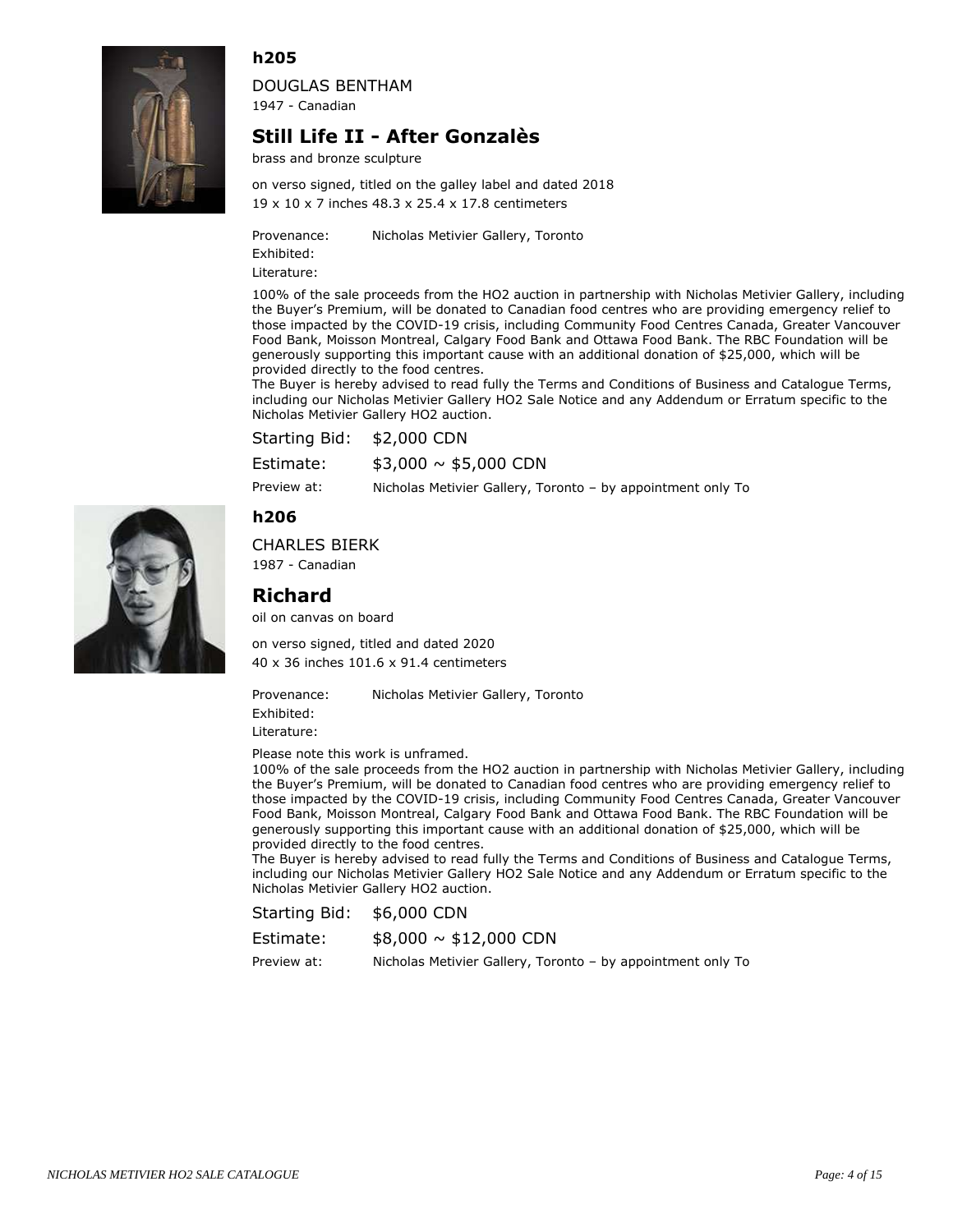

JEFFREY BLONDES 1956 - American

## **Loire at Chouzy - Ouest: 24 Hour Film**

HD video

12 1/2 x 38 inches 31.8 x 96.5 centimeters on verso signed and editioned 3/12 on the hard drive

Provenance: Nicholas Metivier Gallery, Toronto

Exhibited:

Literature:

Loire at Chouzy - Ouest is a recent film by Jeffrey Blondes, made near his home in the Loire Valley, France. The rustic landscape of the Touraine is Blondes' muse and has been the subject of several of his previous films. This is the first time he has filmed the Loire River, one of the last wild rivers in the region. Released in a panoramic format instead of the traditional vertical orientation, this work recalls Blondes' early years as a painter with its dreamy and minimal composition.

24 hours in length, Loire at Chouzy - Ouest is made over the course of one year. It captures two hours at sunrise, once a month from July to December and then two hours at sunset, once a month from January to June. While the location of the film is fixed, the weather, light and wildlife is in constant flux. This Lot includes a screen, computer, custom frame and limited edition hard drive.

100% of the sale proceeds from the HO2 auction in partnership with Nicholas Metivier Gallery, including the Buyer's Premium, will be donated to Canadian food centres who are providing emergency relief to those impacted by the COVID-19 crisis, including Community Food Centres Canada, Greater Vancouver Food Bank, Moisson Montreal, Calgary Food Bank and Ottawa Food Bank. The RBC Foundation will be generously supporting this important cause with an additional donation of \$25,000, which will be provided directly to the food centres.

The Buyer is hereby advised to read fully the Terms and Conditions of Business and Catalogue Terms, including our Nicholas Metivier Gallery HO2 Sale Notice and any Addendum or Erratum specific to the Nicholas Metivier Gallery HO2 auction.

| <b>Starting Bid:</b> | \$12,000 CDN |
|----------------------|--------------|
|                      |              |

 $$15,000 \sim $20,000$  CDN Estimate:

Preview at: Nicholas Metivier Gallery, Toronto – by appointment only To

#### **h208**

BOBBIE BURGERS

1973 - Canadian

## **My Signature that is Registered Illegible Study #1**

mixed media on paper

51 x 42 inches 129.5 x 106.7 centimeters initialed and dated 2020 and on verso titled and dated 2020 on the gallery label

Provenance: Nicholas Metivier Gallery, Toronto

Exhibited:

Literature:

100% of the sale proceeds from the HO2 auction in partnership with Nicholas Metivier Gallery, including the Buyer's Premium, will be donated to Canadian food centres who are providing emergency relief to those impacted by the COVID-19 crisis, including Community Food Centres Canada, Greater Vancouver Food Bank, Moisson Montreal, Calgary Food Bank and Ottawa Food Bank. The RBC Foundation will be generously supporting this important cause with an additional donation of \$25,000, which will be provided directly to the food centres.

The Buyer is hereby advised to read fully the Terms and Conditions of Business and Catalogue Terms, including our Nicholas Metivier Gallery HO2 Sale Notice and any Addendum or Erratum specific to the Nicholas Metivier Gallery HO2 auction.

| Starting Bid: | \$5,000 CDN                                                 |
|---------------|-------------------------------------------------------------|
| Estimate:     | $$8,000 \sim $10,000$ CDN                                   |
| Preview at:   | Nicholas Metivier Gallery, Toronto – by appointment only To |

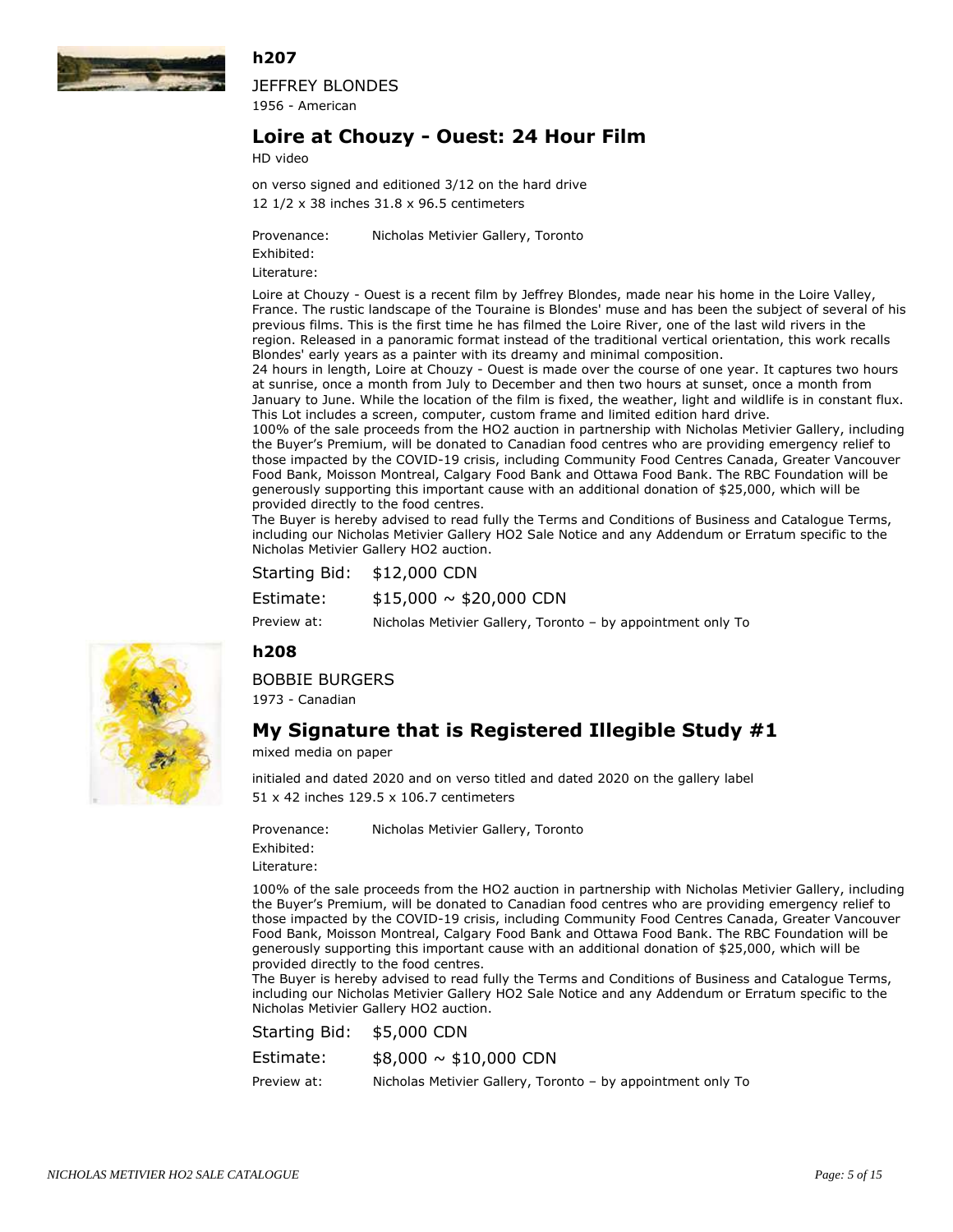

EDWARD BURTYNSKY OC RCA 1955 - Canadian

# **Anthropocene (Uralkali Potash #6)**

limited edition book

11 x 14 inches 27.9 x 35.6 centimeters

Provenance: Nicholas Metivier Gallery, Toronto

Exhibited:

Literature:

This lot includes a limited edition book enclosed in a slip case, and an  $11 \times 14$ " print of Uralkali Potash Mine #6, Berezniki, Russia (2017). This book is from an edition of 100.

100% of the sale proceeds from the HO2 auction in partnership with Nicholas Metivier Gallery, including the Buyer's Premium, will be donated to Canadian food centres who are providing emergency relief to those impacted by the COVID-19 crisis, including Community Food Centres Canada, Greater Vancouver Food Bank, Moisson Montreal, Calgary Food Bank and Ottawa Food Bank. The RBC Foundation will be generously supporting this important cause with an additional donation of \$25,000, which will be provided directly to the food centres.

The Buyer is hereby advised to read fully the Terms and Conditions of Business and Catalogue Terms, including our Nicholas Metivier Gallery HO2 Sale Notice and any Addendum or Erratum specific to the Nicholas Metivier Gallery HO2 auction.

| Starting Bid: \$200 CDN |                                                             |
|-------------------------|-------------------------------------------------------------|
| Estimate:               | $$400 \sim $600$ CDN                                        |
| Preview at:             | Nicholas Metivier Gallery, Toronto – by appointment only To |

#### **h210**

EDWARD BURTYNSKY OC RCA 1955 - Canadian

## **Grasses, Bruce Peninsula**

chromogenic print

39 x 49 inches 99.1 x 124.5 centimeters on verso signed, titled, editioned 1/9 and dated 1981 on the artist and gallery labels

Provenance: Nicholas Metivier Gallery, Toronto

Exhibited:

Literature:

100% of the sale proceeds from the HO2 auction in partnership with Nicholas Metivier Gallery, including the Buyer's Premium, will be donated to Canadian food centres who are providing emergency relief to those impacted by the COVID-19 crisis, including Community Food Centres Canada, Greater Vancouver Food Bank, Moisson Montreal, Calgary Food Bank and Ottawa Food Bank. The RBC Foundation will be generously supporting this important cause with an additional donation of \$25,000, which will be provided directly to the food centres.

The Buyer is hereby advised to read fully the Terms and Conditions of Business and Catalogue Terms, including our Nicholas Metivier Gallery HO2 Sale Notice and any Addendum or Erratum specific to the Nicholas Metivier Gallery HO2 auction.

| <b>Starting Bid:</b> | \$12,000 CDN |
|----------------------|--------------|
|----------------------|--------------|

| Estimate: |  | $$15,000 \sim $20,000$ CDN |
|-----------|--|----------------------------|
|-----------|--|----------------------------|

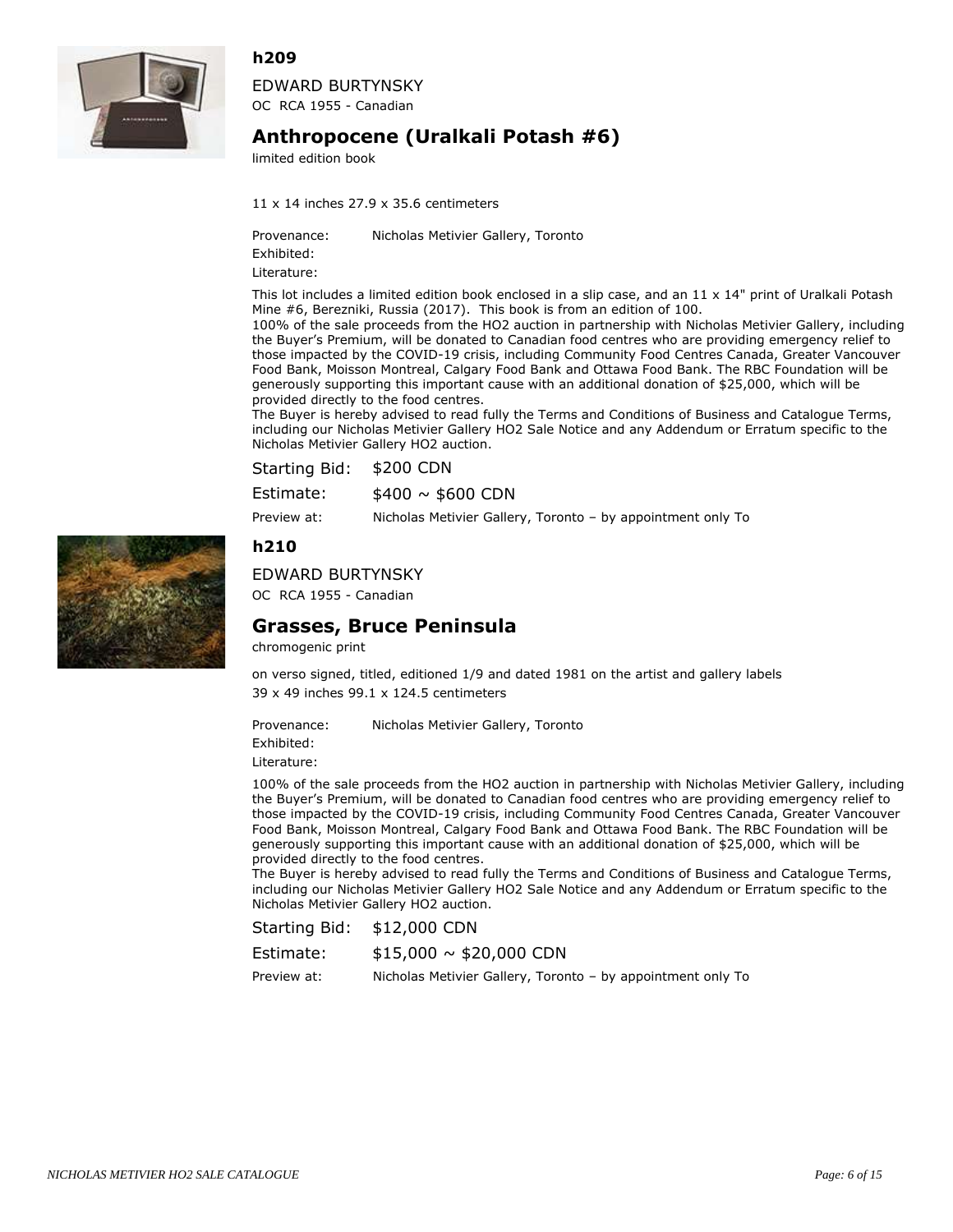

RIC EVANS 1946 - Canadian

# **Division of Forms (The King's Blue)**

oil on canvas

30 x 30 inches 76.2 x 76.2 centimeters on verso signed, titled on the gallery label and dated 2019

Provenance: Nicholas Metivier Gallery, Toronto

Exhibited: Literature:

Please note this work is unframed.

100% of the sale proceeds from the HO2 auction in partnership with Nicholas Metivier Gallery, including the Buyer's Premium, will be donated to Canadian food centres who are providing emergency relief to those impacted by the COVID-19 crisis, including Community Food Centres Canada, Greater Vancouver Food Bank, Moisson Montreal, Calgary Food Bank and Ottawa Food Bank. The RBC Foundation will be generously supporting this important cause with an additional donation of \$25,000, which will be provided directly to the food centres.

The Buyer is hereby advised to read fully the Terms and Conditions of Business and Catalogue Terms, including our Nicholas Metivier Gallery HO2 Sale Notice and any Addendum or Erratum specific to the Nicholas Metivier Gallery HO2 auction

| Starting Bid: \$2,000 CDN |                                                             |
|---------------------------|-------------------------------------------------------------|
| Estimate:                 | $$3,000 \sim $5,000$ CDN                                    |
| Preview at:               | Nicholas Metivier Gallery, Toronto – by appointment only To |

## **h212**

GREG HARDY

1950 - Canadian

## **Orchestra**

acrylic on canvas

47 x 60 inches 119.4 x 152.4 centimeters on verso signed twice, titled and dated 2019

Provenance: Nicholas Metivier Gallery, Toronto

Exhibited:

Literature:

Please note this work is unframed.

100% of the sale proceeds from the HO2 auction in partnership with Nicholas Metivier Gallery, including the Buyer's Premium, will be donated to Canadian food centres who are providing emergency relief to those impacted by the COVID-19 crisis, including Community Food Centres Canada, Greater Vancouver Food Bank, Moisson Montreal, Calgary Food Bank and Ottawa Food Bank. The RBC Foundation will be generously supporting this important cause with an additional donation of \$25,000, which will be provided directly to the food centres.

The Buyer is hereby advised to read fully the Terms and Conditions of Business and Catalogue Terms, including our Nicholas Metivier Gallery HO2 Sale Notice and any Addendum or Erratum specific to the Nicholas Metivier Gallery HO2 auction.

Starting Bid: \$8,000 CDN

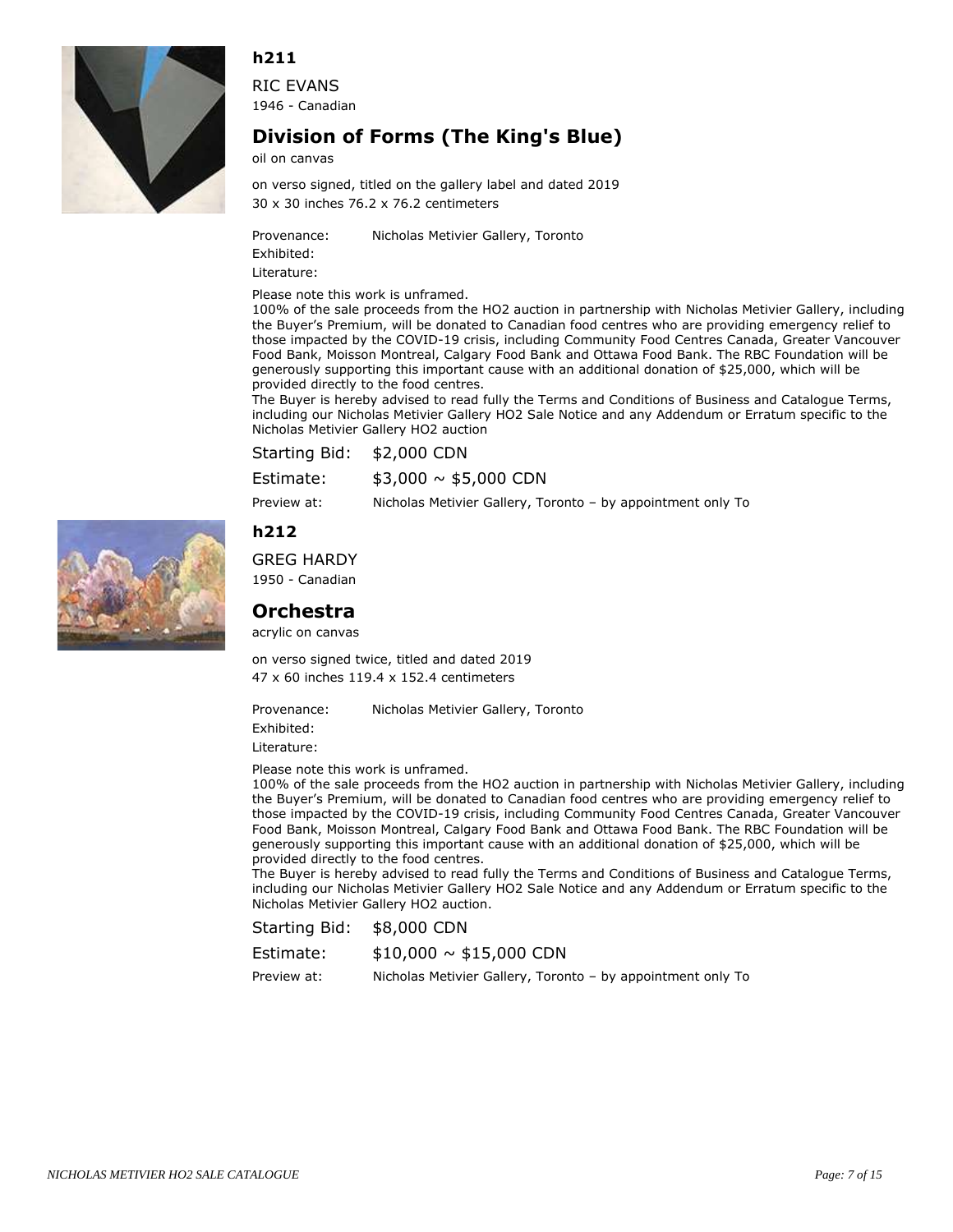

JOHN HARTMAN 1950 - Canadian

## **Penetanguishene From Above**

pastel on paper

22 x 30 inches 55.9 x 76.2 centimeters signed and on verso titled and dated 2019 on the gallery label

Provenance: Nicholas Metivier Gallery, Toronto

Exhibited:

Literature:

100% of the sale proceeds from the HO2 auction in partnership with Nicholas Metivier Gallery, including the Buyer's Premium, will be donated to Canadian food centres who are providing emergency relief to those impacted by the COVID-19 crisis, including Community Food Centres Canada, Greater Vancouver Food Bank, Moisson Montreal, Calgary Food Bank and Ottawa Food Bank. The RBC Foundation will be generously supporting this important cause with an additional donation of \$25,000, which will be provided directly to the food centres.

The Buyer is hereby advised to read fully the Terms and Conditions of Business and Catalogue Terms, including our Nicholas Metivier Gallery HO2 Sale Notice and any Addendum or Erratum specific to the Nicholas Metivier Gallery HO2 auction.

Starting Bid: \$3,000 CDN

 $$4,000 \sim $6,000$  CDN Estimate:

Preview at: Nicholas Metivier Gallery, Toronto – by appointment only To





# MARA KORKOLA

1965 - Canadian

## **No Place 422**

oil on panel diptych

10 x 17 inches 25.4 x 43.2 centimeters on verso signed, titled and dated 2017 on gallery label

Provenance: Nicholas Metivier Gallery, Toronto

Exhibited: Literature:

Please note the dimensions of each panel in this diptych measure  $10 \times 8$  inches. This diptych is unframed.

100% of the sale proceeds from the HO2 auction in partnership with Nicholas Metivier Gallery, including the Buyer's Premium, will be donated to Canadian food centres who are providing emergency relief to those impacted by the COVID-19 crisis, including Community Food Centres Canada, Greater Vancouver Food Bank, Moisson Montreal, Calgary Food Bank and Ottawa Food Bank. The RBC Foundation will be generously supporting this important cause with an additional donation of \$25,000, which will be provided directly to the food centres.

The Buyer is hereby advised to read fully the Terms and Conditions of Business and Catalogue Terms, including our Nicholas Metivier Gallery HO2 Sale Notice and any Addendum or Erratum specific to the Nicholas Metivier Gallery HO2 auction.

| Estimate: | $$2,500 \sim $3,500$ CDN |  |
|-----------|--------------------------|--|
|-----------|--------------------------|--|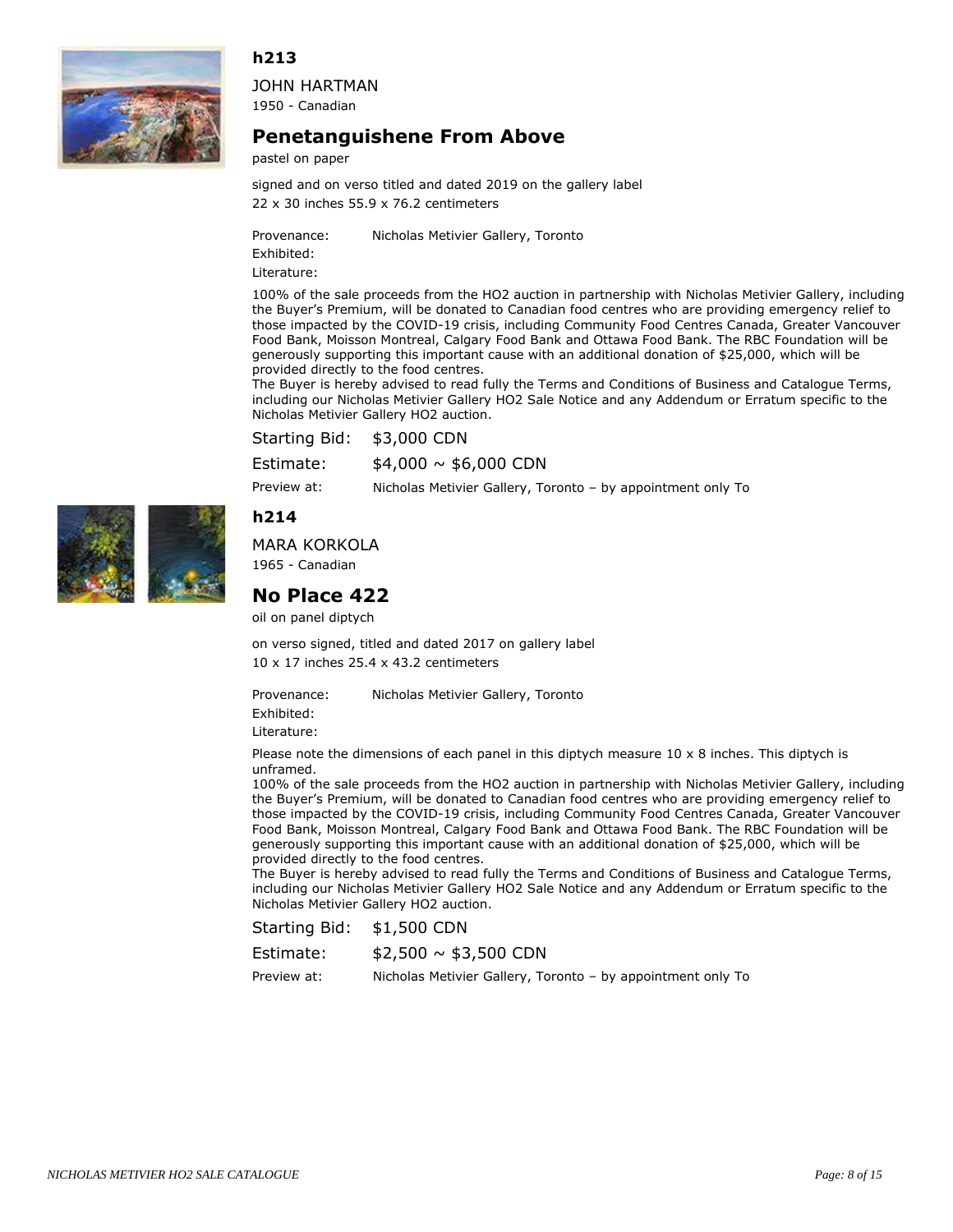

RACHEL MACFARLANE 1986 - Canadian

## **Strange Vitality**

oil on linen

36 x 30 inches 91.4 x 76.2 centimeters on verso signed, titled and dated 2019

Provenance: Nicholas Metivier Gallery, Toronto

Exhibited:

Literature:

Please note this work is unframed.

100% of the sale proceeds from the HO2 auction in partnership with Nicholas Metivier Gallery, including the Buyer's Premium, will be donated to Canadian food centres who are providing emergency relief to those impacted by the COVID-19 crisis, including Community Food Centres Canada, Greater Vancouver Food Bank, Moisson Montreal, Calgary Food Bank and Ottawa Food Bank. The RBC Foundation will be generously supporting this important cause with an additional donation of \$25,000, which will be provided directly to the food centres.

The Buyer is hereby advised to read fully the Terms and Conditions of Business and Catalogue Terms, including our Nicholas Metivier Gallery HO2 Sale Notice and any Addendum or Erratum specific to the Nicholas Metivier Gallery HO2 auction.

| Starting Bid: \$1,000 CDN |                          |
|---------------------------|--------------------------|
| Estimate:                 | $$2,000 \sim $3,000$ CDN |

Preview at: Nicholas Metivier Gallery, Toronto – by appointment only To

#### **h216**



Canadian

## **Noja #3 (Poppies)**

ink, gesso, and acrylic on Japanese paper

25 x 39 inches 63.5 x 99.1 centimeters on verso signed, titled and dated 2019

Provenance: Nicholas Metivier Gallery, Toronto

Exhibited:

Literature:

Please note this work is unframed.

100% of the sale proceeds from the HO2 auction in partnership with Nicholas Metivier Gallery, including the Buyer's Premium, will be donated to Canadian food centres who are providing emergency relief to those impacted by the COVID-19 crisis, including Community Food Centres Canada, Greater Vancouver Food Bank, Moisson Montreal, Calgary Food Bank and Ottawa Food Bank. The RBC Foundation will be generously supporting this important cause with an additional donation of \$25,000, which will be provided directly to the food centres.

The Buyer is hereby advised to read fully the Terms and Conditions of Business and Catalogue Terms, including our Nicholas Metivier Gallery HO2 Sale Notice and any Addendum or Erratum specific to the Nicholas Metivier Gallery HO2 auction.

| Estimate: | $$5,000 \sim $7,000$ CDN |  |
|-----------|--------------------------|--|
|-----------|--------------------------|--|

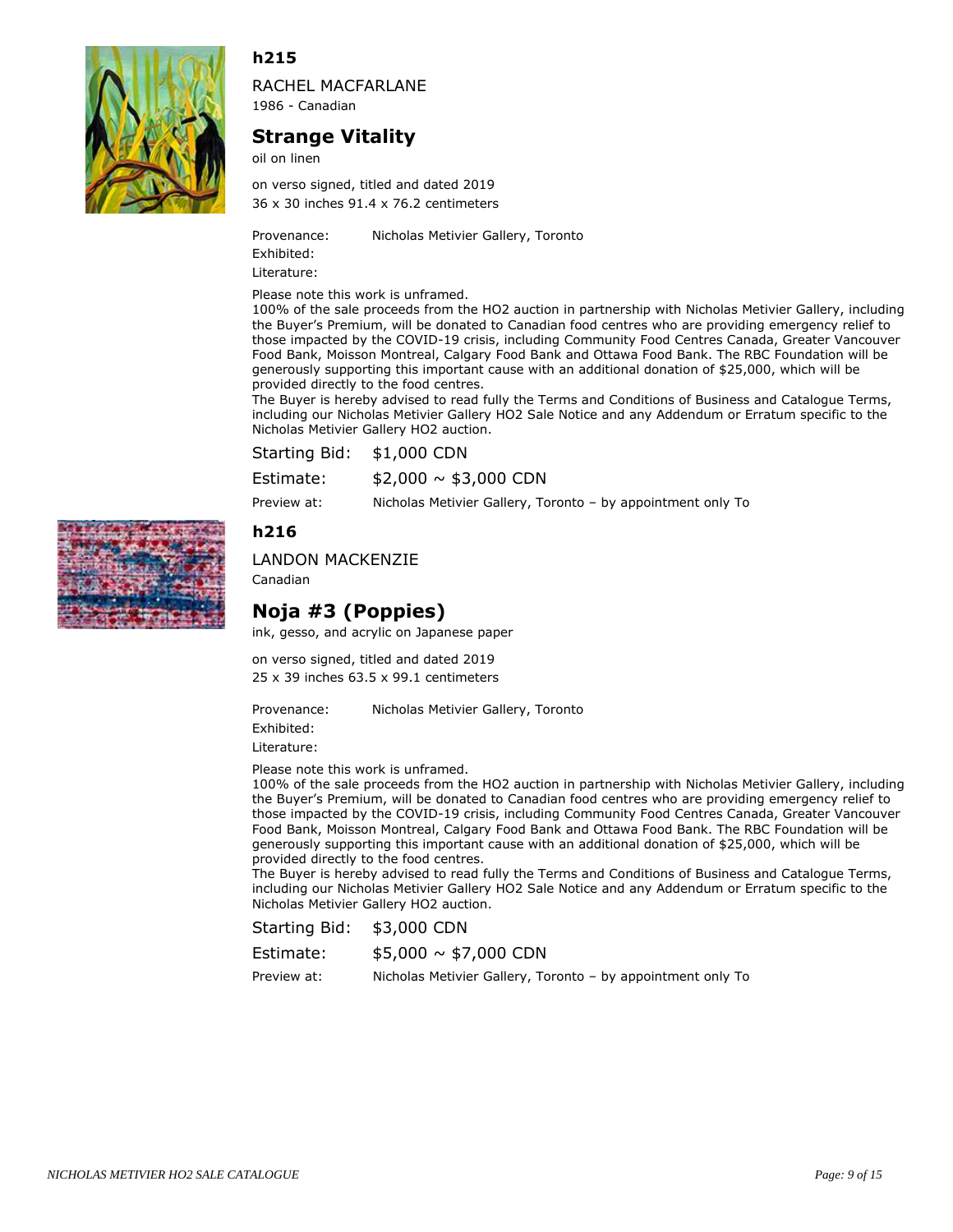

MEDRIE MACPHEE 1953 - Canadian

## **Invisible Bonds**

mixed media on paper

30 x 22 inches 76.2 x 55.9 centimeters on verso titled and dated 2019

Provenance: Nicholas Metivier Gallery, Toronto

Exhibited: Literature:

Please note this work is unframed.

100% of the sale proceeds from the HO2 auction in partnership with Nicholas Metivier Gallery, including the Buyer's Premium, will be donated to Canadian food centres who are providing emergency relief to those impacted by the COVID-19 crisis, including Community Food Centres Canada, Greater Vancouver Food Bank, Moisson Montreal, Calgary Food Bank and Ottawa Food Bank. The RBC Foundation will be generously supporting this important cause with an additional donation of \$25,000, which will be provided directly to the food centres.

The Buyer is hereby advised to read fully the Terms and Conditions of Business and Catalogue Terms, including our Nicholas Metivier Gallery HO2 Sale Notice and any Addendum or Erratum specific to the Nicholas Metivier Gallery HO2 auction.

| Starting Bid: \$2,000 CDN |                          |
|---------------------------|--------------------------|
| Estimate:                 | $$3,000 \sim $5,000$ CDN |

Preview at: Nicholas Metivier Gallery, Toronto – by appointment only To

**h218**

#### LINDA MARTINELLO

1980 - Canadian

## **Sassi Staircase**

oil and graphite on paper

16 x 20 inches 40.6 x 50.8 centimeters on verso signed, titled and dated 2018 on the gallery label

Provenance: Nicholas Metivier Gallery, Toronto

Exhibited:

Literature:

100% of the sale proceeds from the HO2 auction in partnership with Nicholas Metivier Gallery, including the Buyer's Premium, will be donated to Canadian food centres who are providing emergency relief to those impacted by the COVID-19 crisis, including Community Food Centres Canada, Greater Vancouver Food Bank, Moisson Montreal, Calgary Food Bank and Ottawa Food Bank. The RBC Foundation will be generously supporting this important cause with an additional donation of \$25,000, which will be provided directly to the food centres.

The Buyer is hereby advised to read fully the Terms and Conditions of Business and Catalogue Terms, including our Nicholas Metivier Gallery HO2 Sale Notice and any Addendum or Erratum specific to the Nicholas Metivier Gallery HO2 auction.

| Estimate:   | $$2,000 \sim $3,000$ CDN         |
|-------------|----------------------------------|
| Preview at: | Heffel - 13 Hazelton Ave Toronto |

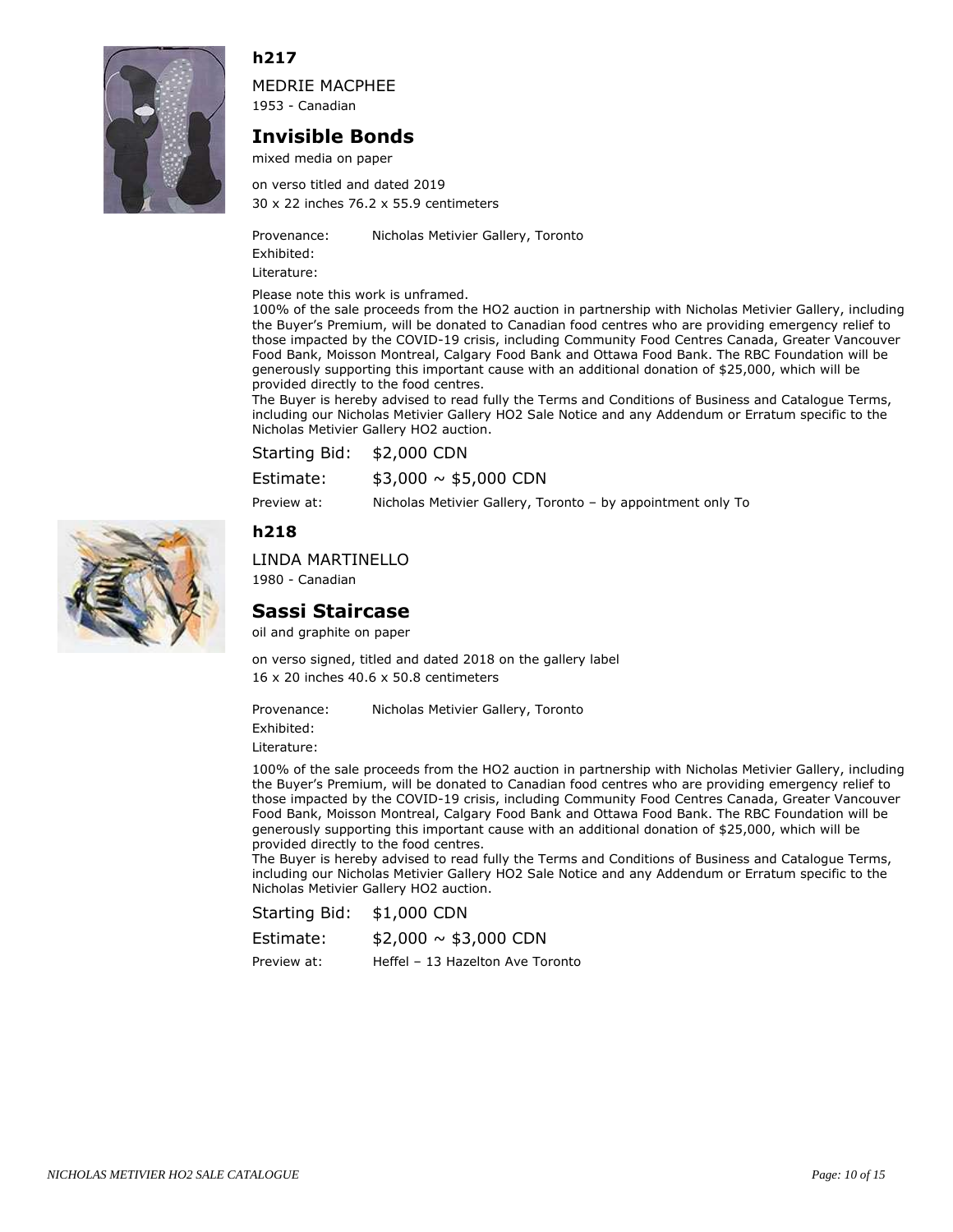

CHARLES MEANWELL

1946 - Canadian

#### **Lane Markers**

oil on board

23 x 23 inches 58.4 x 58.4 centimeters on verso signed, titled and dated 2018

Provenance: Nicholas Metivier Gallery, Toronto

Exhibited:

Literature:

100% of the sale proceeds from the HO2 auction in partnership with Nicholas Metivier Gallery, including the Buyer's Premium, will be donated to Canadian food centres who are providing emergency relief to those impacted by the COVID-19 crisis, including Community Food Centres Canada, Greater Vancouver Food Bank, Moisson Montreal, Calgary Food Bank and Ottawa Food Bank. The RBC Foundation will be generously supporting this important cause with an additional donation of \$25,000, which will be provided directly to the food centres.

The Buyer is hereby advised to read fully the Terms and Conditions of Business and Catalogue Terms, including our Nicholas Metivier Gallery HO2 Sale Notice and any Addendum or Erratum specific to the Nicholas Metivier Gallery HO2 auction.

Starting Bid: \$1,500 CDN

 $$2,500 \sim $3,500$  CDN Estimate:

Preview at: Nicholas Metivier Gallery, Toronto – by appointment only To

## **h220**

KEITA MORIMOTO

1990 - Japanese

## **Portal**

oil and acrylic on board

36 x 30 inches 91.4 x 76.2 centimeters on verso signed, titled and dated 2019

Provenance: Nicholas Metivier Gallery, Toronto Exhibited: Literature:

Please note this work is unframed.

100% of the sale proceeds from the HO2 auction in partnership with Nicholas Metivier Gallery, including the Buyer's Premium, will be donated to Canadian food centres who are providing emergency relief to those impacted by the COVID-19 crisis, including Community Food Centres Canada, Greater Vancouver Food Bank, Moisson Montreal, Calgary Food Bank and Ottawa Food Bank. The RBC Foundation will be generously supporting this important cause with an additional donation of \$25,000, which will be provided directly to the food centres.

The Buyer is hereby advised to read fully the Terms and Conditions of Business and Catalogue Terms, including our Nicholas Metivier Gallery HO2 Sale Notice and any Addendum or Erratum specific to the Nicholas Metivier Gallery HO2 auction.

Starting Bid: \$4,000 CDN

| Estimate: | $$6,000 \sim $8,000$ CDN |  |
|-----------|--------------------------|--|
|-----------|--------------------------|--|

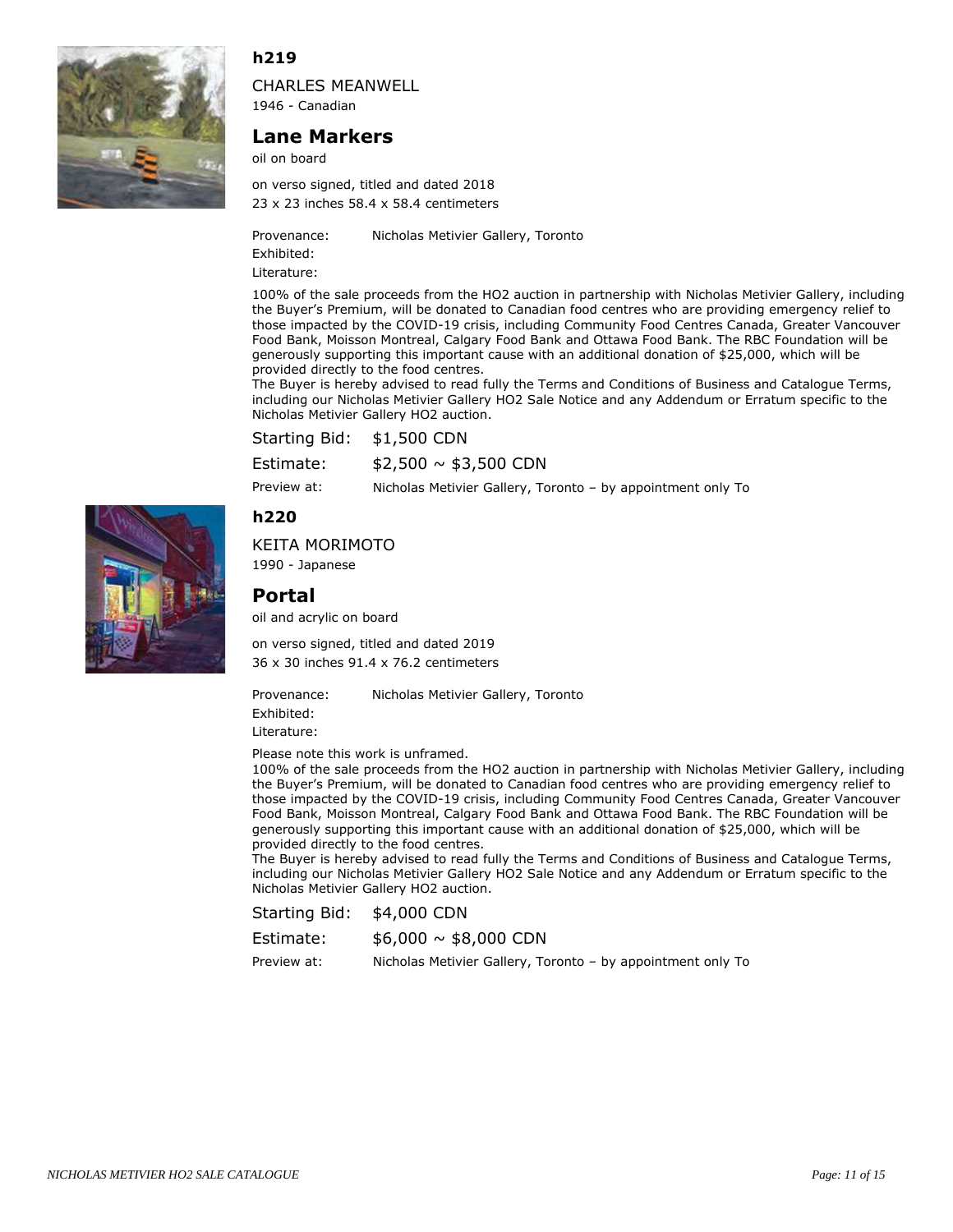

ROBERT POLIDORI 1951 - Canadian

## **Ciudadela, formerly the house of Countess O'Reilly, the Condesa de Buenavista, Miramar, Havana**

colour photograph

40 x 50 inches 101.6 x 127 centimeters on verso signed and editioned 2/10

Provenance: Nicholas Metivier Gallery, Toronto Exhibited:

Literature:

100% of the sale proceeds from the HO2 auction in partnership with Nicholas Metivier Gallery, including the Buyer's Premium, will be donated to Canadian food centres who are providing emergency relief to those impacted by the COVID-19 crisis, including Community Food Centres Canada, Greater Vancouver Food Bank, Moisson Montreal, Calgary Food Bank and Ottawa Food Bank. The RBC Foundation will be generously supporting this important cause with an additional donation of \$25,000, which will be provided directly to the food centres.

The Buyer is hereby advised to read fully the Terms and Conditions of Business and Catalogue Terms, including our Nicholas Metivier Gallery HO2 Sale Notice and any Addendum or Erratum specific to the Nicholas Metivier Gallery HO2 auction.

| <b>Starting Bid:</b> | \$9,000 CDN |
|----------------------|-------------|
|----------------------|-------------|

Preview at: Nicholas Metivier Gallery, Toronto – by appointment only To

## **h222**

NED PRATT 1964 - Canadian





chromogenic print

33 x 46 1/4 inches 83.8 x 117.5 centimeters on verso signed, titled, editioned 3/7 and dated 2019 on the gallery label

Provenance: Nicholas Metivier Gallery, Toronto

Exhibited: Literature:

100% of the sale proceeds from the HO2 auction in partnership with Nicholas Metivier Gallery, including the Buyer's Premium, will be donated to Canadian food centres who are providing emergency relief to those impacted by the COVID-19 crisis, including Community Food Centres Canada, Greater Vancouver Food Bank, Moisson Montreal, Calgary Food Bank and Ottawa Food Bank. The RBC Foundation will be generously supporting this important cause with an additional donation of \$25,000, which will be provided directly to the food centres.

The Buyer is hereby advised to read fully the Terms and Conditions of Business and Catalogue Terms, including our Nicholas Metivier Gallery HO2 Sale Notice and any Addendum or Erratum specific to the Nicholas Metivier Gallery HO2 auction.

Starting Bid: \$4,000 CDN

 $$6,000 \sim $8,000$  CDN Estimate: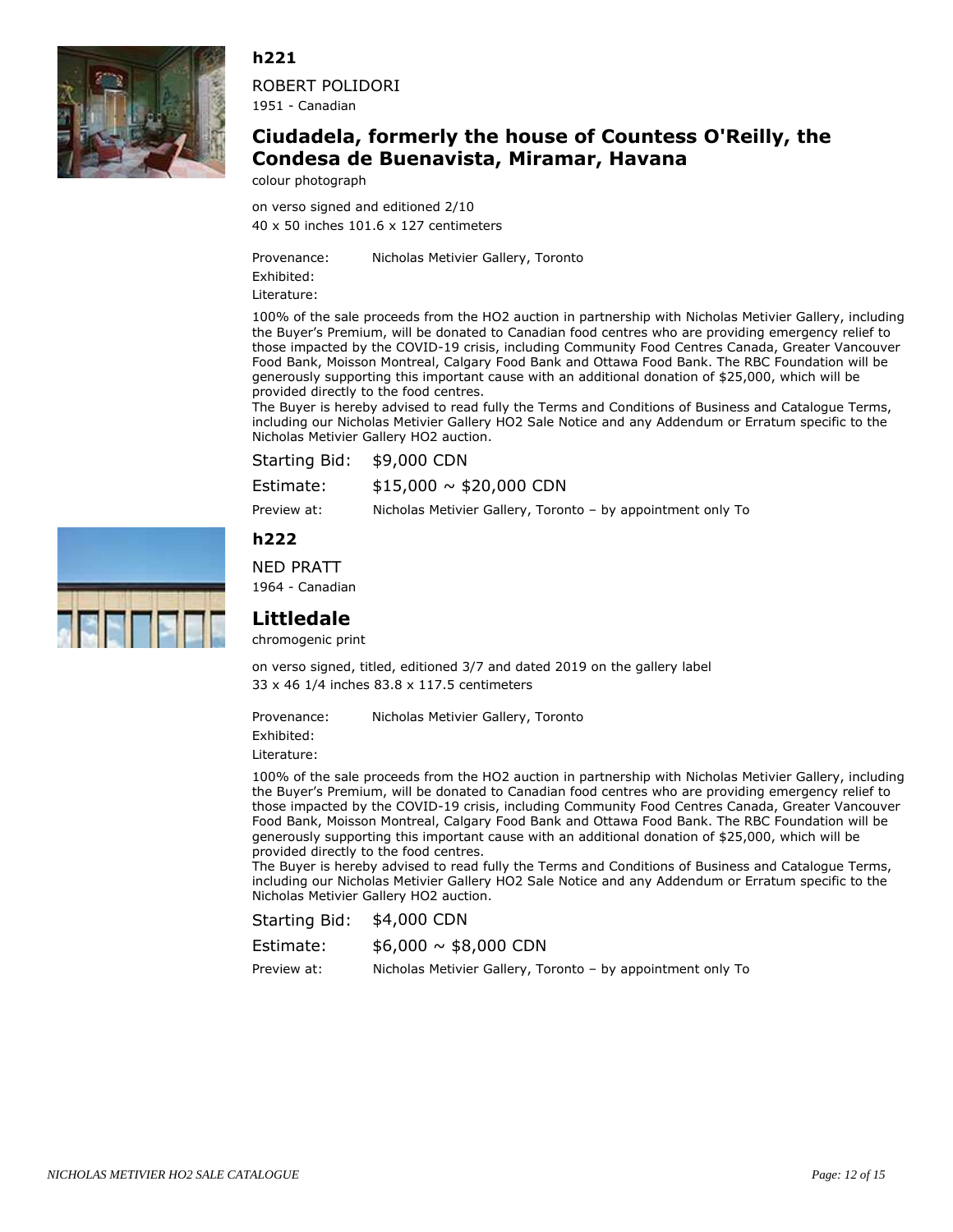

BEN REEVES 1969 - Canadian

## **Rain Girl**

oil on canvas on board

31 1/2 x 26 inches 80 x 66 centimeters on verso signed, titled and dated 2012

Provenance: Nicholas Metivier Gallery, Toronto

Exhibited: Literature:

Please note this work is unframed.

100% of the sale proceeds from the HO2 auction in partnership with Nicholas Metivier Gallery, including the Buyer's Premium, will be donated to Canadian food centres who are providing emergency relief to those impacted by the COVID-19 crisis, including Community Food Centres Canada, Greater Vancouver Food Bank, Moisson Montreal, Calgary Food Bank and Ottawa Food Bank. The RBC Foundation will be generously supporting this important cause with an additional donation of \$25,000, which will be provided directly to the food centres.

The Buyer is hereby advised to read fully the Terms and Conditions of Business and Catalogue Terms, including our Nicholas Metivier Gallery HO2 Sale Notice and any Addendum or Erratum specific to the Nicholas Metivier Gallery HO2 auction.

| Starting Bid: | \$3,000 CDN              |
|---------------|--------------------------|
| Estimate:     | $$4,000 \sim $6,000$ CDN |

Preview at: Nicholas Metivier Gallery, Toronto – by appointment only To

#### **h224**

#### MATTHEW SCHOFIELD

1973 -

## **The Party #1**

oil and acrylic on board

on verso signed, titled on the gallery label, dated 2017 - 2018 and inscribed "Do you love your country?- I love my wife"

36 x 48 inches 91.4 x 121.9 centimeters

Provenance: Nicholas Metivier Gallery, Toronto

Exhibited:

Literature:

Please note this work is unframed.

100% of the sale proceeds from the HO2 auction in partnership with Nicholas Metivier Gallery, including the Buyer's Premium, will be donated to Canadian food centres who are providing emergency relief to those impacted by the COVID-19 crisis, including Community Food Centres Canada, Greater Vancouver Food Bank, Moisson Montreal, Calgary Food Bank and Ottawa Food Bank. The RBC Foundation will be generously supporting this important cause with an additional donation of \$25,000, which will be provided directly to the food centres.

The Buyer is hereby advised to read fully the Terms and Conditions of Business and Catalogue Terms, including our Nicholas Metivier Gallery HO2 Sale Notice and any Addendum or Erratum specific to the Nicholas Metivier Gallery HO2 auction.

Starting Bid: \$2,000 CDN

 $$3,000 \sim $5,000$  CDN Estimate:

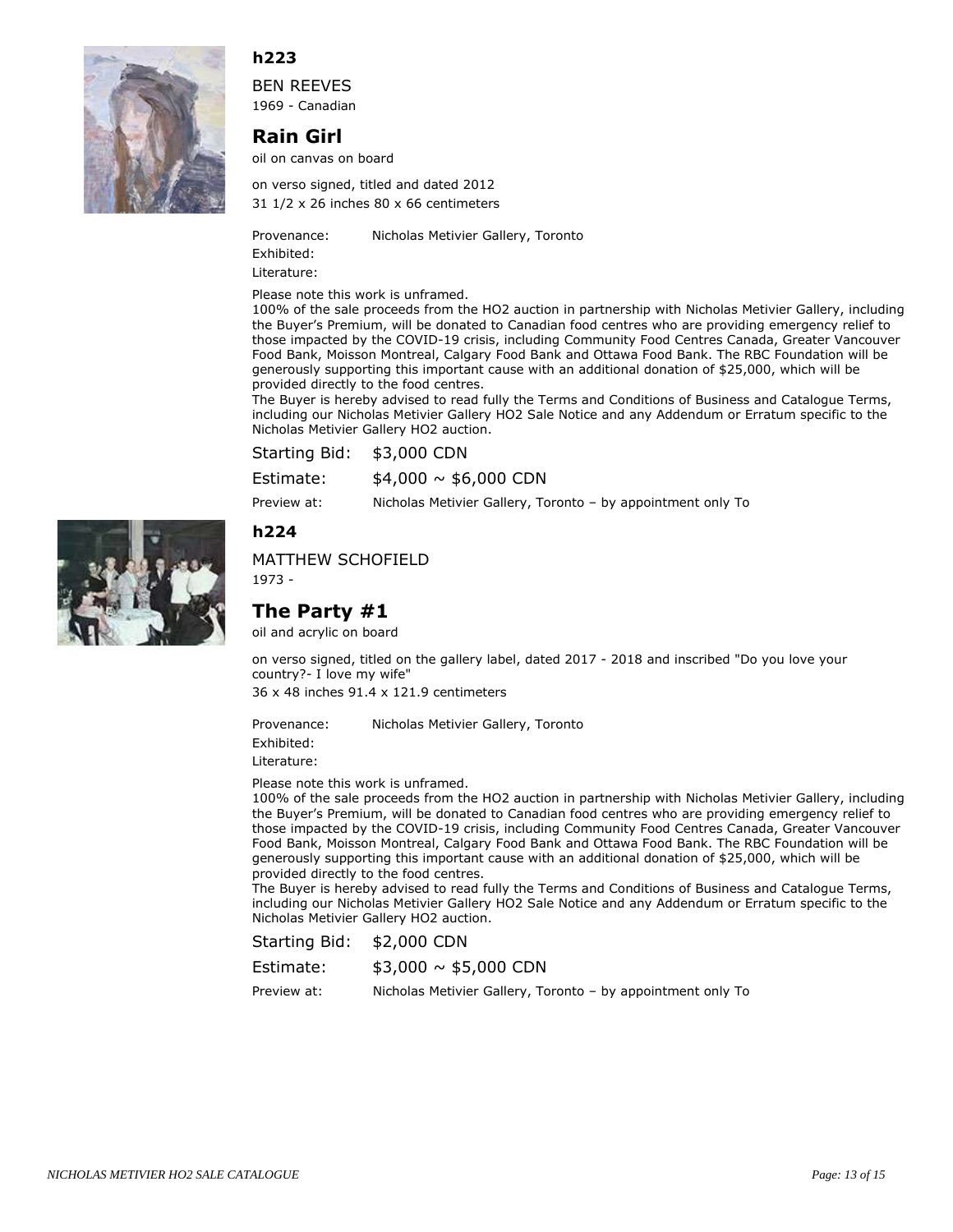



JOHN SCOTT 1950 - Canadian

## **The Beast from the Sea, Trans Am Apocalypse**

mixed media on paper

31 3/4 x 50 inches 80.6 x 127 centimeters initialed, titled and dated 2016

Provenance: Nicholas Metivier Gallery, Toronto

Exhibited: Literature:

Please note this work is unframed.

100% of the sale proceeds from the HO2 auction in partnership with Nicholas Metivier Gallery, including the Buyer's Premium, will be donated to Canadian food centres who are providing emergency relief to those impacted by the COVID-19 crisis, including Community Food Centres Canada, Greater Vancouver Food Bank, Moisson Montreal, Calgary Food Bank and Ottawa Food Bank. The RBC Foundation will be generously supporting this important cause with an additional donation of \$25,000, which will be provided directly to the food centres.

The Buyer is hereby advised to read fully the Terms and Conditions of Business and Catalogue Terms, including our Nicholas Metivier Gallery HO2 Sale Notice and any Addendum or Erratum specific to the Nicholas Metivier Gallery HO2 auction.

Starting Bid: \$2,500 CDN

 $$5,000 \sim $7,000$  CDN Estimate:

Preview at: Nicholas Metivier Gallery, Toronto – by appointment only To

**h226**



DAVID SHAPIRO

1944 - 2014 American

## **Clearing 13**

mixed media

12 x 24 inches 30.5 x 61 centimeters on verso titled, editioned 8/14 and dated 2007 on the gallery label

Provenance: Nicholas Metivier Gallery, Toronto

Exhibited:

Literature:

100% of the sale proceeds from the HO2 auction in partnership with Nicholas Metivier Gallery, including the Buyer's Premium, will be donated to Canadian food centres who are providing emergency relief to those impacted by the COVID-19 crisis, including Community Food Centres Canada, Greater Vancouver Food Bank, Moisson Montreal, Calgary Food Bank and Ottawa Food Bank. The RBC Foundation will be generously supporting this important cause with an additional donation of \$25,000, which will be provided directly to the food centres.

The Buyer is hereby advised to read fully the Terms and Conditions of Business and Catalogue Terms, including our Nicholas Metivier Gallery HO2 Sale Notice and any Addendum or Erratum specific to the Nicholas Metivier Gallery HO2 auction.

Starting Bid: \$1,500 CDN

| Estimate: |  | $$2,500 \sim $3,500$ CDN |
|-----------|--|--------------------------|
|-----------|--|--------------------------|